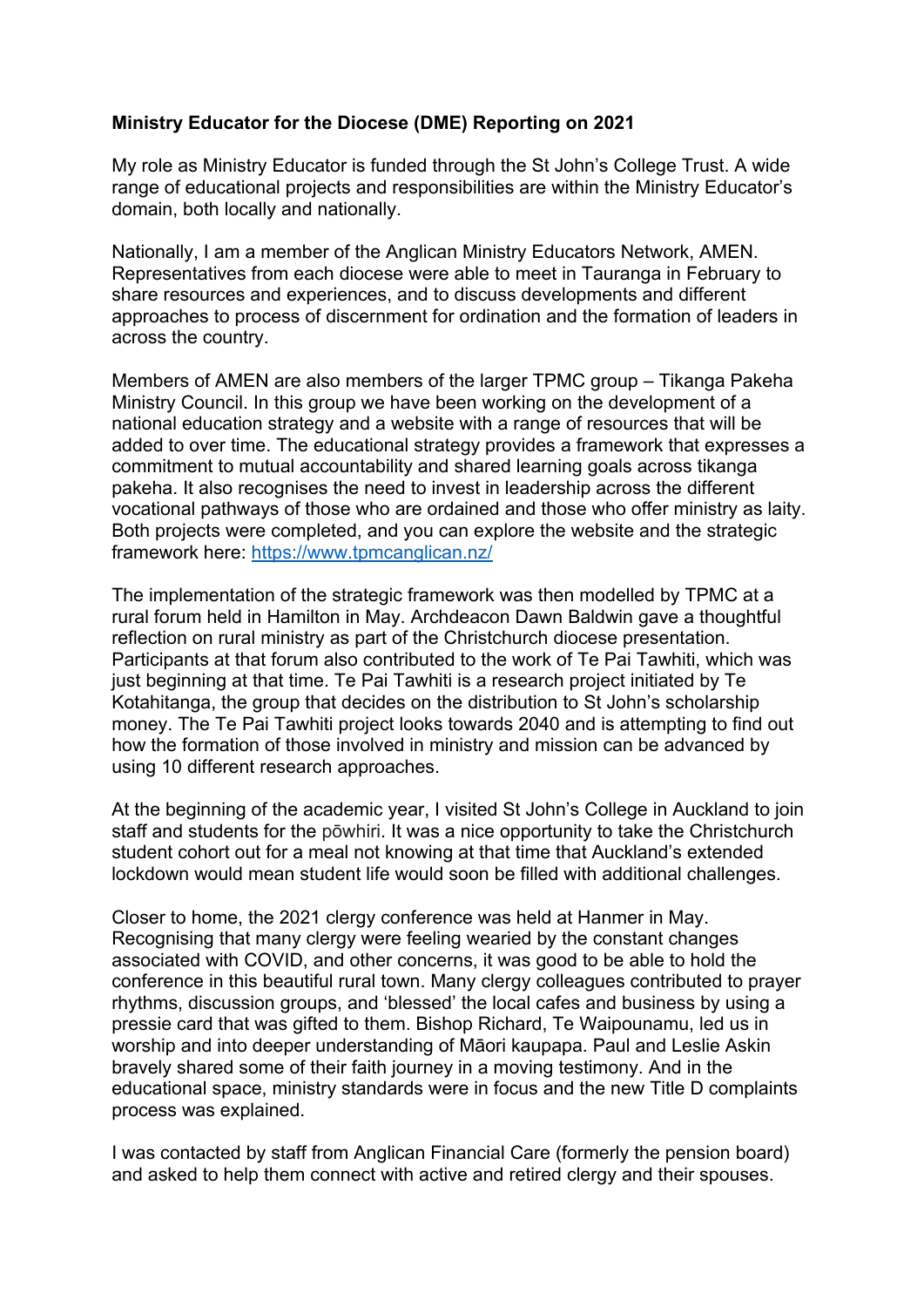Two seminars were held – one in Christchurch and one in Ashburton – to provide up to date information about their financial products, the health and welfare grants available to retired clergy and their spouses, (whether or not they are part of the pension scheme), as well as pension funds and their kiwisaver scheme. The Wellington based staff expressed their intention to hold these seminars regularly.

Despite the need to cancel and reschedule some events during 2021, I did manage to lead eight Healthy Boundaries Training days across the diocese. (Those with a bishop's license must complete this training at least once every three years.)

Also during 2021, a Royal Commission of Enquiry into Historic Abuse Diocesan Working group was established. As a member of this group, I work with the other members to develop a compassionate and survivor focused response to the harm that has occurred in this diocese. This work is ongoing. Along with several others from the diocese, I was able to attend a one-day presentation in Auckland from the very successful Australian redress initiative that came out came out of the Melbourne Anglican Diocese in response to their Royal Commission of Enquiry. Staff from this entity, called Kooyoora, described their learnings as well as their models for provision of training, vetting employees, helping victim-survivors through a redress process, handling complaints, and the kinds of skills and knowledge needed to do this important work well.

The annual BACO (Bishop's Advisory Committee for Ordination) weekend went ahead coordinated by Rev'd Jenny Wilkens, the Diocesan Director for Ordination. This gathering includes the ministry educator and other advisors as well as candidates for discernment. It was hosted at the Community of the Sacred Name.

This was the first year I was responsible for the curriculum of Post-Ordination Training, now known as Professional Development Fridays - PDF. I am assisted by Gareth Bezett who took over the reins when I was away on study leave. This group of recently ordained people was often a highlight each month as we shared lively discussion around "*The Five Dysfunctions of a Team*," by Patrick Lencioni, explored best practice regarding pastoral care, and issues associated with Anglican identity.

Out and about in the diocese, I led a retreat day with members of St Mark's Opawa It was a treat being with these creative and prayerful people. I was also the guest preacher at the South Canterbury Archdeaconry annual gathering, another special day, as well as at the Transitional Cathedral as part of a series on Scripture in the Anglican tradition. I was briefly involved in preparations for the Anglo-Catholic hui hosed by St Michael and All Angels hui and was able to find some funding to support the hosting of this event.

I remain a member of the Senior Leadership Team (SLT). I did however resign from the Theology House Board at the end of the year after five years' service. Rev'd Meg Harvey resigned at the same time and I acknowledge her six year commitment. During her tenure as chair we recruited that fantastic Heather Fraser as administrator, Gareth Bezett as the new director, and developed a SIPO (statement of investment policy and objectives) for appropriate stewardship of Theology House investments.